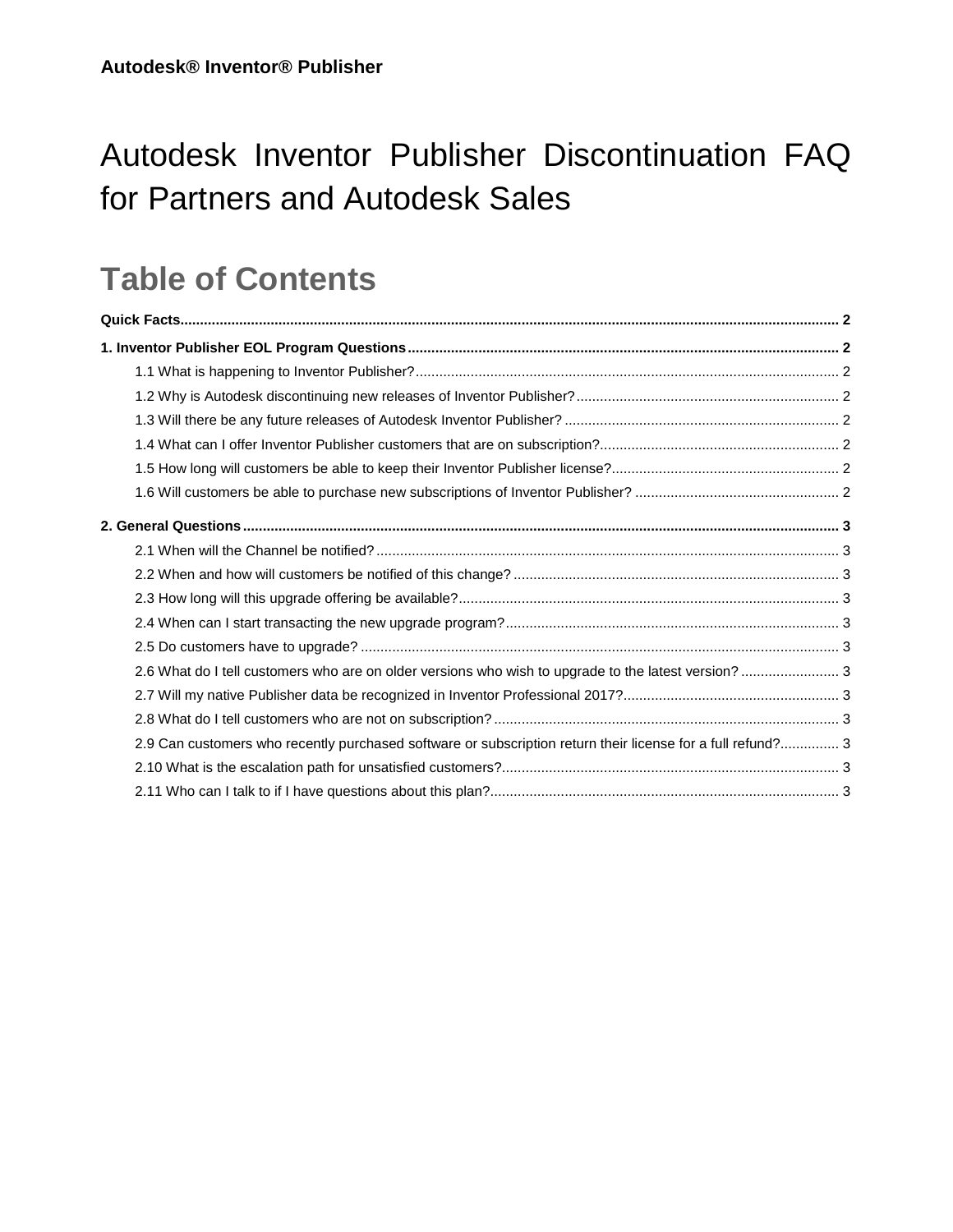#### **Quick Facts**

- Autodesk plans to discontinue new releases of Autodesk® Inventor® Publisher software in Q1 FY17.
- Autodesk will notify the channel in the March 14, 2016 edition of the Channel News newsletter.
- Active Autodesk Inventor Publisher Subscription customers will be offered a promotion to leverage the enhanced Presentations capability in Inventor Professional 2017:

**Promotion:** The purchase of 1-year subscription of Inventor Professional 2017 at the cost of their current Autodesk Publisher subscription renewal.

- o For users that are currently using a single license, they will be entitled to a single user subscription.
- o For users that are working on a network license, they will be entitled to a multi user subscription.

## **1. Inventor Publisher EOL Program Questions**

#### **1.1 What is happening to Inventor Publisher?**

Autodesk is discontinuing new releases of Autodesk Inventor Publisher software. As of March 22, 2016, customers will no longer be able to purchase standalone or network licenses.

#### **1.2 Why is Autodesk discontinuing new releases of Inventor Publisher?**

In order for Autodesk to keep pace with the industry's rapid rate of change –and to better serve our customers in the core engineering industry – we need to innovate faster while still investing in the development of features and functionality needed to support new and existing customer workflows.

Many factors were taken into consideration during the decision making process, including the impact on the Inventor Publisher user base and the continuing decline in Inventor Publisher sales. Although the decision was difficult, we believe focusing on an enhanced presentation capability inside Inventor Professional will better serve the customer and Autodesk.

#### **1.3 Will there be any future releases of Autodesk Inventor Publisher?**

No. The release of Publisher 2016 was the last release.

#### **1.4 What can I offer Inventor Publisher customers that are on subscription?**

Inventor Publisher customers who are currently on subscription will be offered a promotion to leverage the enhanced Presentations capability in Inventor Professional 2017.

**Promotion:** The purchase of 1-year subscription of Inventor Professional 2017 at the cost of their current Autodesk Publisher subscription renewal.

- o For users that are currently using a single license, they will be entitled to a single user subscription.
- o For users that are working on a network license, they will be entitled to a multi user subscription.

#### **1.5 How long will customers be able to keep their Inventor Publisher license?**

- Customers with a perpetual license, regardless of version are entitled to use their license in perpetuity without support.
- Subscribers are entitled to use the license for the remainder of their subscription term with support.

#### **1.6 Will customers be able to purchase new subscriptions of Inventor Publisher?**

No. The product is going through End of Life procedures and will be removed from price lists on March 22, 2016.